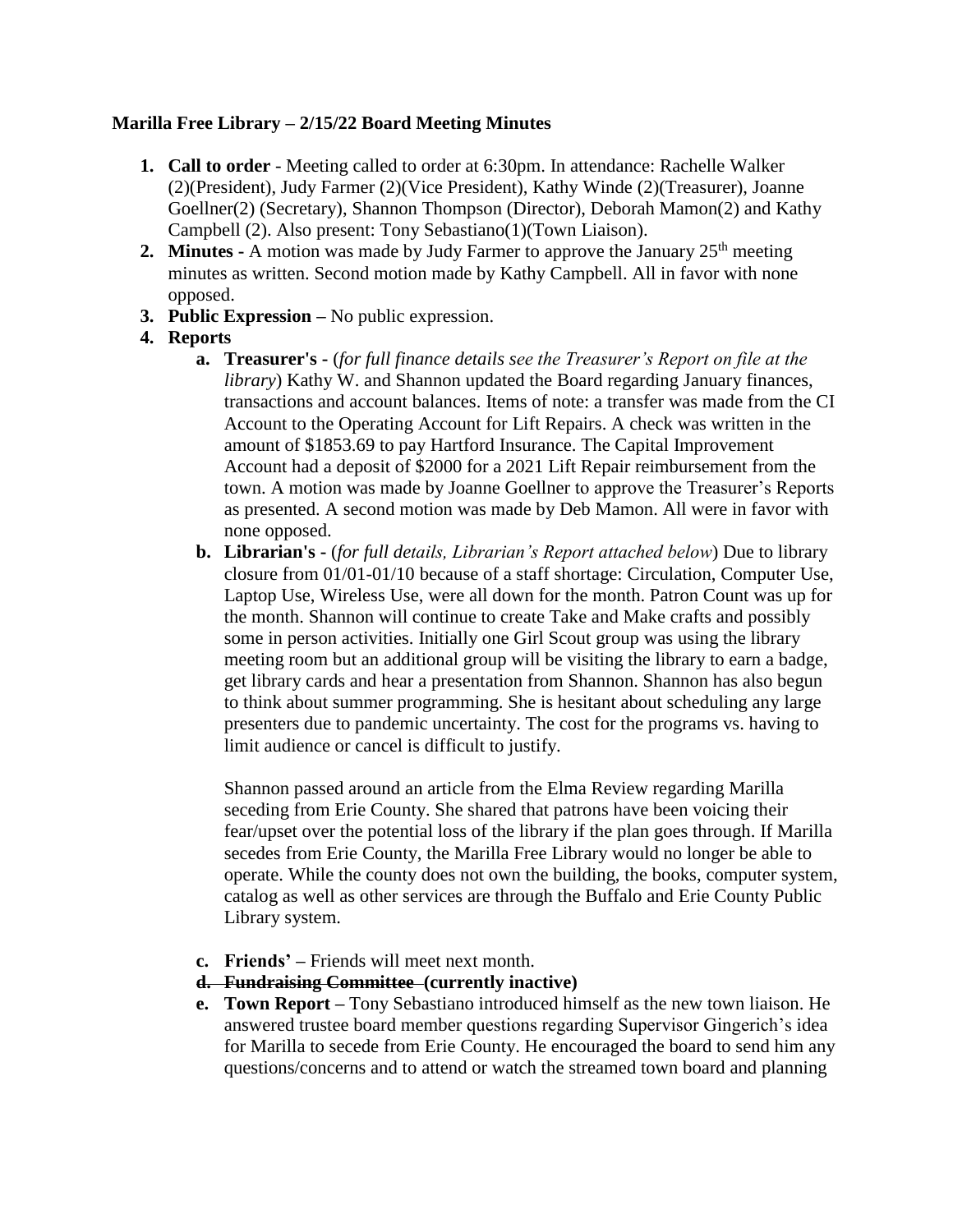meetings. He shared that when the Library is up for discussion at the Town Board meeting, that the Trustee Board would be notified so we could attend.

### **5. Unfinished Business**

- **a. Building** 
	- **1. Roof (tabled until Spring)**

## **2. Parking Lot (tabled until Spring)**

## **6. New Business**

- **a. NY State/Erie County Mask Mandate –** most Erie county public libraries have lifted their mask mandate in response to NY State and Erie County's change. Marilla has decided to lift the mandate and leave mask wearing up to patron choice.
- **b. Bylaws Review –** the bylaws were emailed to trustees for review prior to the meeting. A motion was made by Judy Farmer with a second by Joanne Goellner to accept the bylaws as written. All were in favor with none opposed.
- **c. Procurement Policy –** Shannon shared the changes that were made to the Procurement Policy. Most of the policy was the same except for updated limits on purchases to reflect market values, adding email and a few language changes. A motion to accept the amended Procurement Policy was made by Deb Mamon with a second by Kathy Campbell.
- **d. Investment Policy –** the only change made to the policy was the bank name, from Bank of America to Bank of Holland. A motion was made by Joanne Goellner to accept the amended policy with bank name change. A second was made by Judy Farmer. All were in favor with none opposed.
- **e. Personnel Policies & Procedures Manual/Annual Review Resolution –** Shannon shared the contents of the Personnel Policies & Procedures Manual, Employee Handbook and its amendments with the board. A motion to accept the Resolution was made by Judy Farmer. A second was made by Kathy Campbell. All were in favor with none opposed.

# **7. Other Business**

- **a. Payroll Report –** Rachelle emailed the board the current payroll report for review.
- **b. Building Alarm –** Rachelle and Shannon discussed the recent calls they received regarding the library alarm being activated. There were 4 calls as well as a concern about a low battery. It was determined that the reasoning for the call and low battery alert were due to recent power outages in the area and a fluctuation of temperature. The fluctuation of temperature affects how tightly the doors seal and sometimes will activate the sensor. Shannon is considering asking the company to come out and do a check of the system to make sure all aspects, including the panic button, are working correctly.

## **8. Next Meeting: 03/15/22 at 6:30 pm**

**9. Adjournment -** There being no further business to conduct, a motion to adjourn the meeting was made by Kathy Winde at 8pm with a second by Joanne Goellner. All were in favor with none opposed.

Meeting Minutes Respectfully submitted, Februrary 16<sup>th</sup>, 2022, by Joanne Goellner, Secretary.